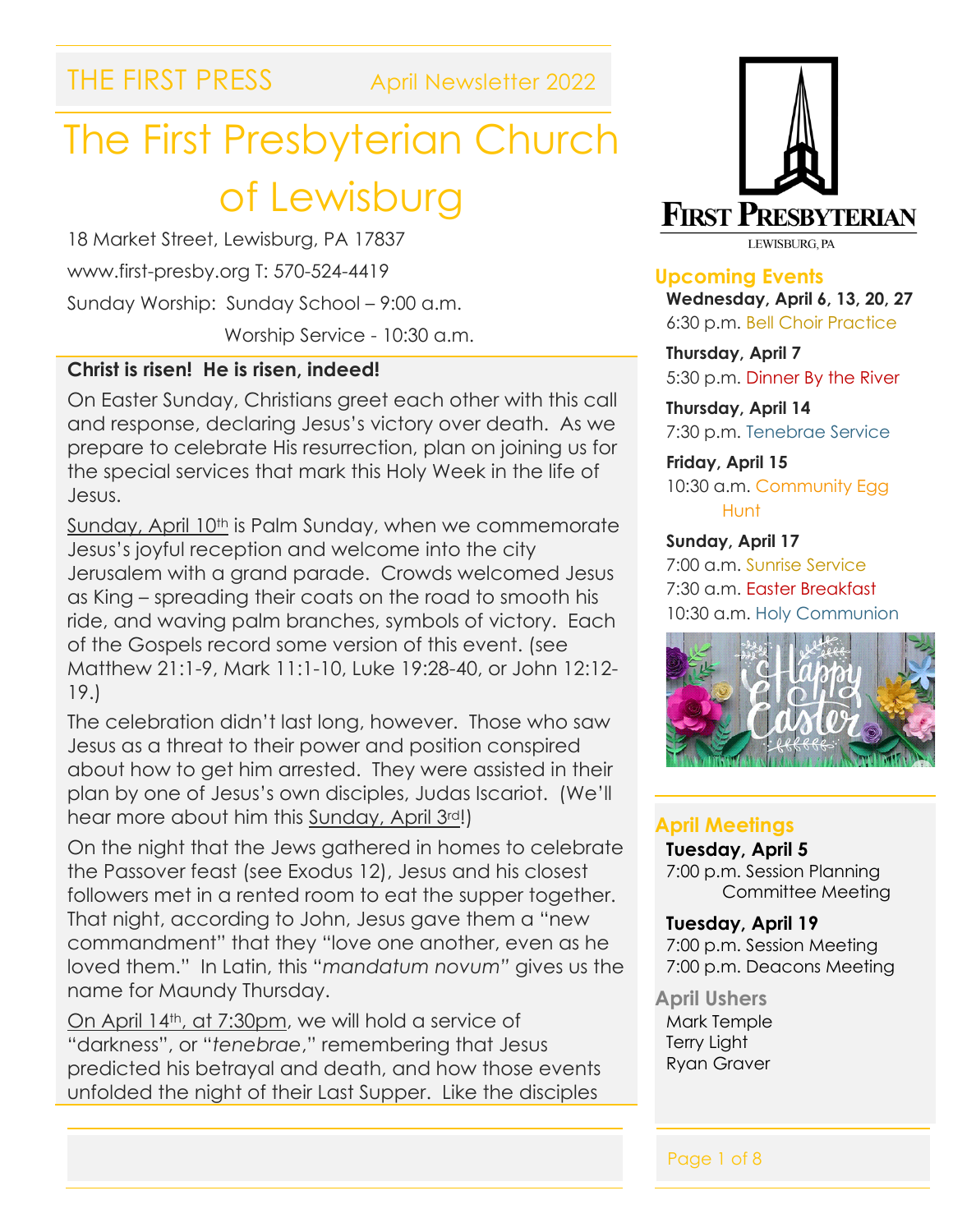did, we will celebrate Communion, sharing the broken bread and the poured-out cup, the body and blood of Christ that secures our salvation.

On "Good" Friday, Jesus was crucified, executed with a pair of common criminals. He was buried in a borrowed grave, where his body would lay for two long, dark nights.

We mark this day with an Easter egg hunt for our children (all ages!), held indoors, starting in the Great Hall at 10:30am on April 15<sup>th</sup>. What does Jesus's sealed up tomb have in common with an Easter egg? Both hold a treasure inside – just waiting to be revealed and discovered!

On Easter Sunday, April 17th, we'll begin our celebration early, with a 7:00am service in Soldier's Memorial Park, on Water Street, Lewisburg. Like the women who first saw and proclaimed that Jesus was raised from the dead, we'll stand in awe of what God has done, freeing us from the curse of death and sin, and raising us into new life through Jesus Christ.

Following the service, we'll continue our fellowship with breakfast in the Great Hall. Join us again for our 10:30am worship service and celebration of Communion in our flower-decorated sanctuary. (Contact the church office if you'd like to order a flower – there's still time!)

Easter is God's most wonderful gift of love, won for us by the faithfulness of Jesus the Son. Christ is Risen! He is Risen, Indeed!

Pastor Ryan

#### **Confirmation Class / New Members**

Starting Sunday, April 24th, during our 9:00am Sunday School hour, Pastor Ryan invites **any students in Grade 6 or higher** to join him in the Chapel for a **Confirmation Class**. We will explore what it means to follow Jesus, and to prepare to make a personal statement of faith in Him, thus becoming an Active Member of our congregation. We will meet on Sunday May 1st, May 8th, and May 15th at 9:00am. On Sunday, May 15th, at 10:00am, those who are ready to make a profession of faith will meet with our Session, who are responsible for receiving new members into our congregation. The congregation will welcome you during worship that morning.



### **Let's Keep Coffee Hour Brewing!**

Volunteers are needed to ensure coffee hour continues every Sunday from 10:00– 10:30 a.m. Coffee and treats provided, or you can bake/buy your own. Please choose a date on the sign-up sheet located in the kitchen. Thank you!

Bible Study

All are welcome to join a women's Bible study in the Chapel on **Wednesday, April 6th, 20th, and 27th at 10:00 a.m**. Led by Bea Heid.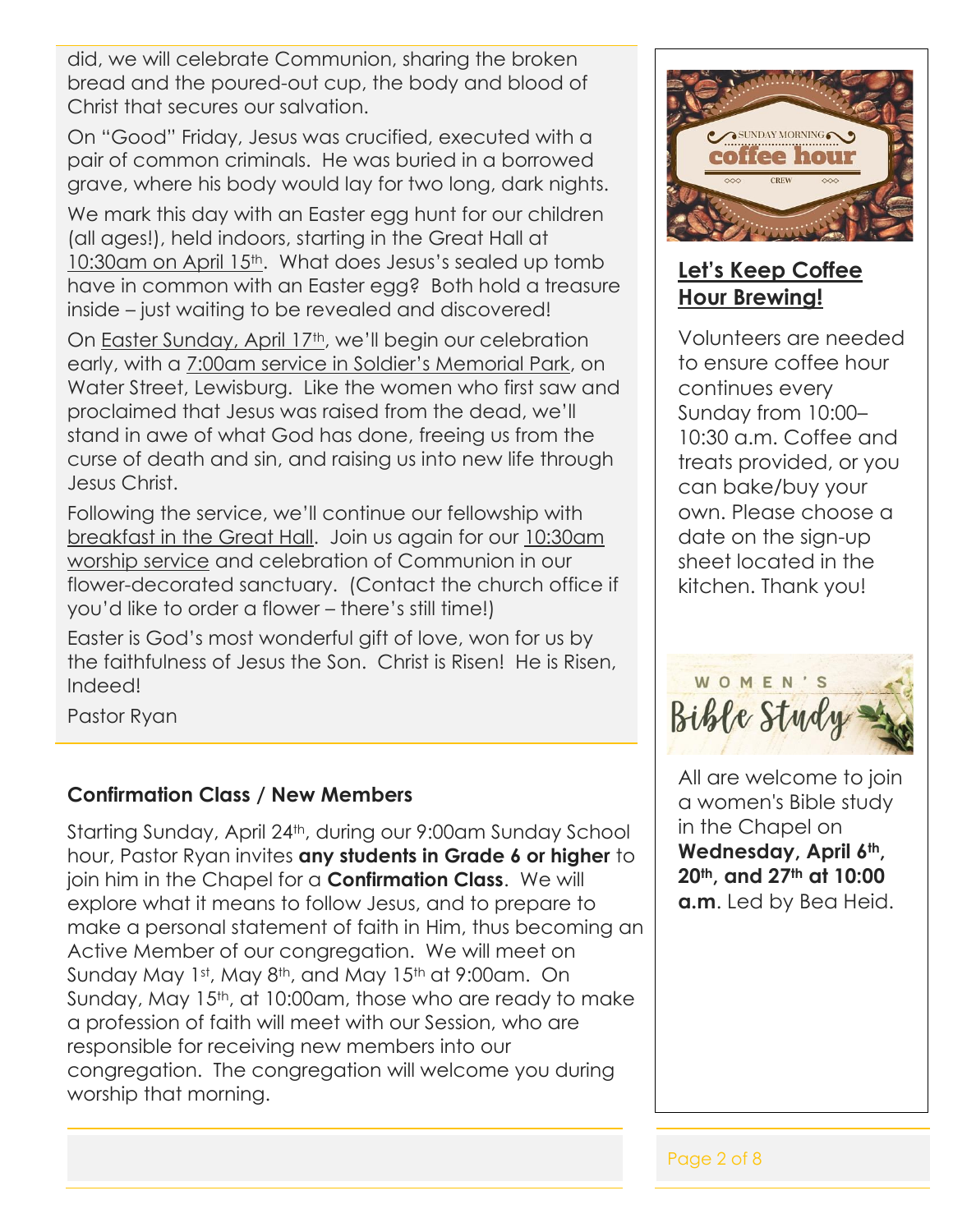**If you are an adult who desires to join our church,** either by transfer from your previous congregation, or by publicly professing, or by reaffirming your faith, please contact Pastor Ryan. You will also be invited meet with the Session on May 15<sup>th</sup>, and be welcomed during worship that day. Please give Ryan a call at (570) 524-4419, or email [pastor@first-presby.org](mailto:pastor@first-presby.org)

#### **Update on Pastor Ryan's upcoming deployment**

Pastor Ryan's Pennsylvania Army National Guard unit, where he serves as a Chaplain, is still scheduled to deploy overseas this September. The Session is actively planning not just how to fill the pulpit on Sunday mornings, but also to provide for pastoral care and administrative leadership until his return.

With the help of the Presbytery of Northumberland, retired Pastors in our area, and the multitude God-given abilities of this church family, we trust that God will provide abundantly and continue growing the depth and reach of our ministry. Please keep the Session's process and plans in your prayers, and as you feel God calling you to participate in a new way during this upcoming season, please share your thoughts with an Elder, or with Pastor Ryan.

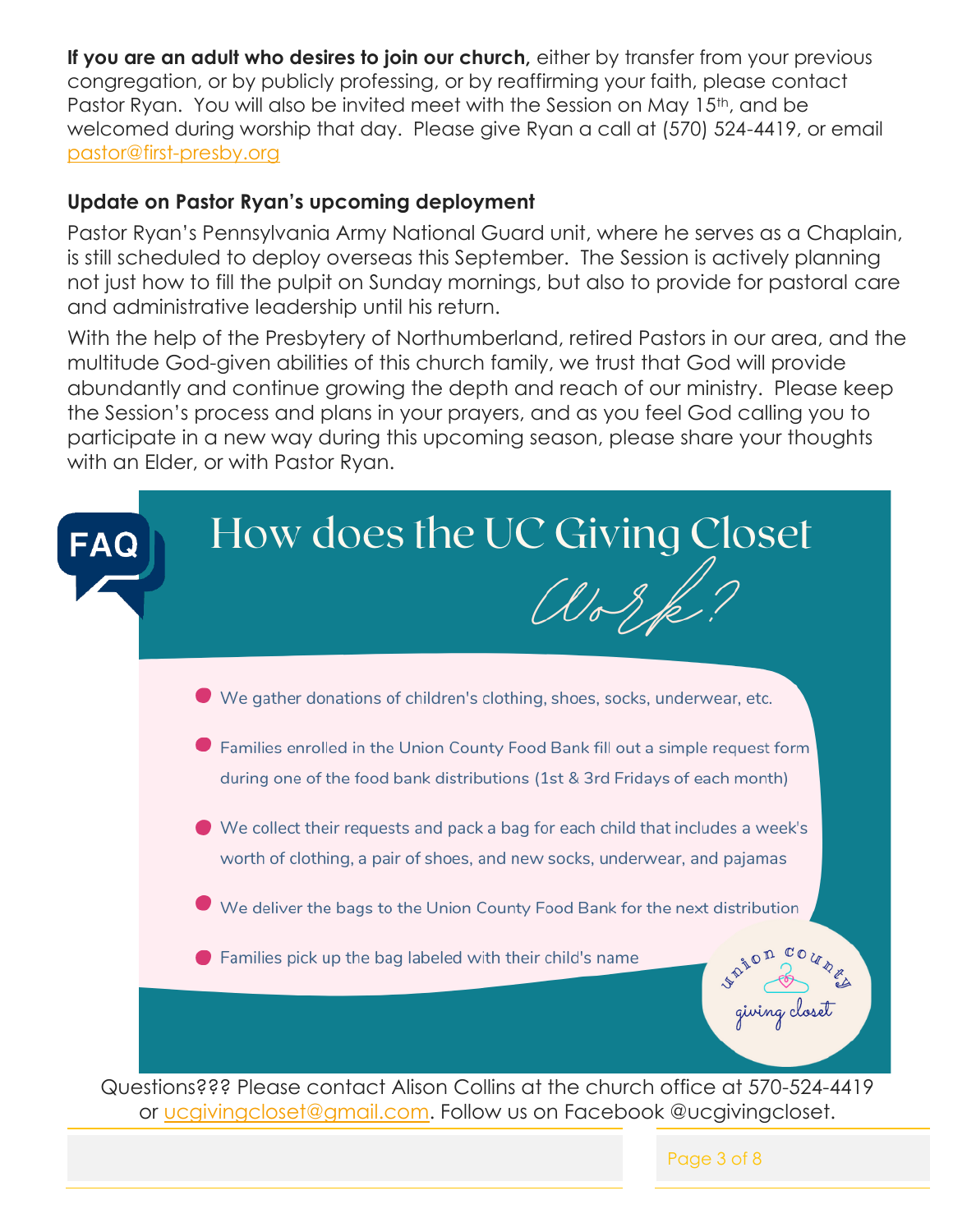#### **April Birthdays & Anniversaries**

#### **April Birthdays**

- 2 Nolan Jusko
- 4 Shannon Wright
- 5 Hayden Heid, Nick Kovaschetz, Brian Zaiser
- 7 David McSween, Cate Remmey
- 12 Craig Harley
- 14 Paul Miller
- 15 Claire Lesher, Natalie Van Fleet
- 16 Annie Collins, Mitchell McSween
- 18 Linda Cox
- 19 Ralph Starkey
- 20 Simon Barlett, Terry Light, Holly Moore, Jessie Walsh
- 22 Mark Heid, Ruthie Kraus
- 23 Claire Graver
- 25 Rylee Jarrett
- 26 April Shrom
- 28 Alexander Friedberg, Gabriel Friedberg, Thomas Graver, Amanda Kovaschetz
- 29 Katie Cavanagh
- 30 Martha Gill

### **April Anniversaries**

- 7 Joseph & Barb Yorks
- 12 Rick & Kathy Gathman
- 22 George & Dustine Koons
- 23 Tom & Jeanette Campbell, Eric & Barb Schmidt



Page 4 of 8

#### **UPCOMING USHERS:**

| <u>May 2022 </u>                                                                       | June 2022            | <b>July 2022</b> |  |  |
|----------------------------------------------------------------------------------------|----------------------|------------------|--|--|
| Dan Wagner                                                                             | Rob Guissanie        | Dave Thomas      |  |  |
| <b>Bill Black</b>                                                                      | <b>Sharon Pearce</b> | Katie Mebius     |  |  |
| <b>Brent Papson</b>                                                                    | Mark Reif            | Jessie Walsh     |  |  |
| *If the month isn't convenient for you, let the Office know. If you will be absent one |                      |                  |  |  |
| week, please find a substitute.                                                        |                      |                  |  |  |

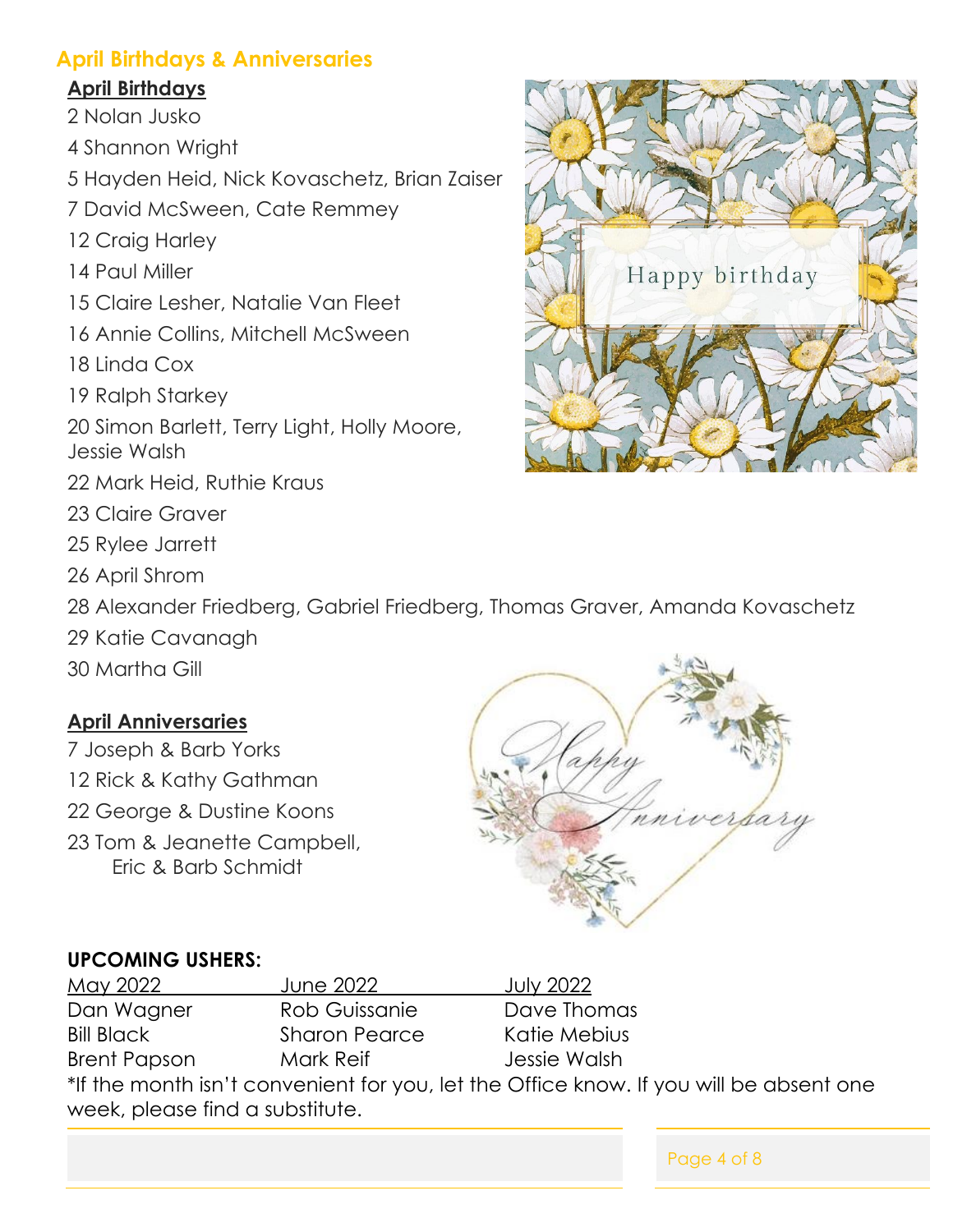

First, I want to thank everyone who has supported Dinner by the River through the two years of the pandemic. With your help and the help from several other churches, we have served a take-out meal the first Thursday of every month. We are now cooking for about 60 people. In order to add more Thursdays, we need more teams. We currently have 5. If you want to be involved, please contact me for details.

Thanks!, Mary Kay Torretti (570-713-8157)

#### **Capital Campaign Update**

During 2019, we began a campaign to raise additional funds necessary for the maintenance of our church building, which due to their size fall outside our annual operating budget. Our needs were focused on replacing our heating and air conditioning equipment, repairing and/or replacing exterior doors and painting all exterior woodwork.

Since the beginning of the campaign, we have replaced all but one of our heating/air conditioning units maintaining comfort in our Sanctuary, Great Hall, Parlor, Chapel, Chorus and Sunday School rooms. We have repaired our exterior and interior doors and installed two new doors increasing our security and easing operation for all. We also have completed a long overdue painting of the exterior of our entire facility including the steeple.

As with any property, there is always more to be done. However, the immediate needs, for which the campaign was established, have been met. We thank all of those who have honored their pledges of support as well as all of those who have contributed in some way. Additional donations to building projects are most welcome at any time.

Through your generosity, First Pres is able to provide facilities that allow us to continue to fulfill our mission to our congregation, the greater community and the world, Thank you!!!

Kathy Storm, campaign co-chair

Randy Strom, campaign co-chair

Bill Black, Trustee

Page 5 of 8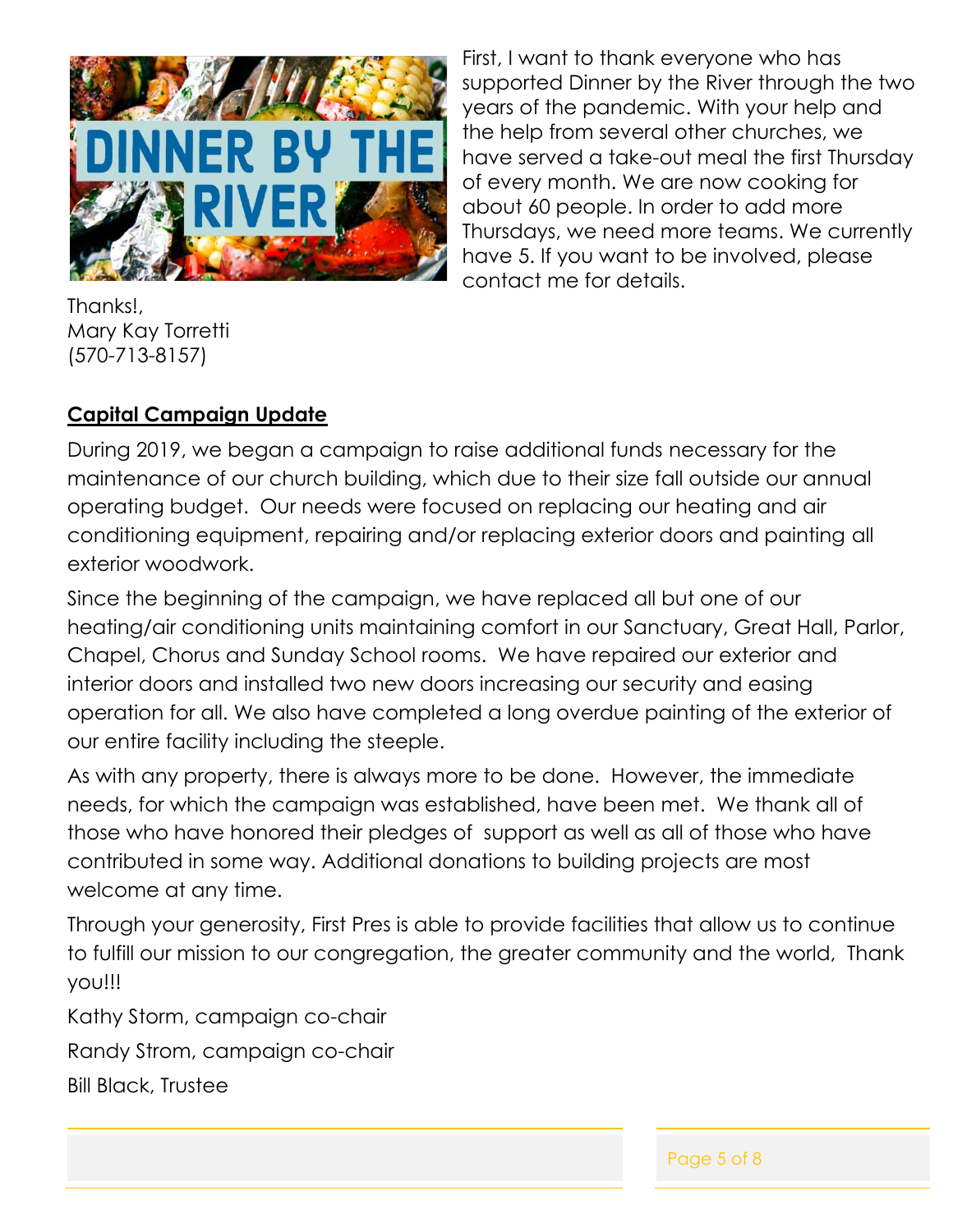

# **First Presby Kids News APRIL 2022**

*"Blessed is the one who comes in the name of the Lord."* Psalm 118:26a

**It's a season of renewal, expectation, and resurrection!** The children of our congregation will continue to learn of Jesus' final days, his death, and his resurrection. We hope you can join us!

**Nursery care is available** for children from birth through age 3.

**Sunday School classes are available** for children from age 4 through 6<sup>th</sup> grade.

**Kids Church is open** to children from age 4 through 3<sup>rd</sup> grade.

# **Our Sunday schedule remains as follows:**

9:00 a.m. Sunday School in the Education Wing

10:00 a.m. Coffee hour in the Great Hall

10:30 a.m. Worship in the Sanctuary; Kids are dismissed to Kids' Church after the Children's Message

\*\*On the last Sunday of every month we honor Family Sunday. All children age 3 and up are invited to stay and participate in our full worship service. But we know that can be challenging for some of the littles, so our Himmelreich Library volunteers have graciously offered to host story time after the Children's Message for children ages 3 through 2nd grade.

# **DON'T MISS ALL THE FUN COMING UP…**

**Annual Easter Egg Hunt – Friday, April 15 @ 10:30 am.** Rain or shine – bring an Easter basket and enjoy Easter stories, crafts, activities and an egg hunt! Appropriate for children through age 11.

**First Friday @ First Presby – Friday, May 6, 5:30 – 8:00 pm.** This will be our final First Friday for the 2021/2022 school year. We'll celebrate all things spring!

**Vacation Bible School – June 27-July 1, 9:00 am – 12:00 pm.** Make Waves with us as we learn that what we do today can change the world around us. Kids entering Kindergarten through 5<sup>th</sup> grade are welcome to attend. Youth and Adult volunteers are needed!

# **Follow us on Facebook @ FirstPresbyLewisburgPA**

| Corey Jusko | Director of Children's Ministry |  | firstpresbykids@gmail.com |  |
|-------------|---------------------------------|--|---------------------------|--|
|             |                                 |  | Page 6 of 8               |  |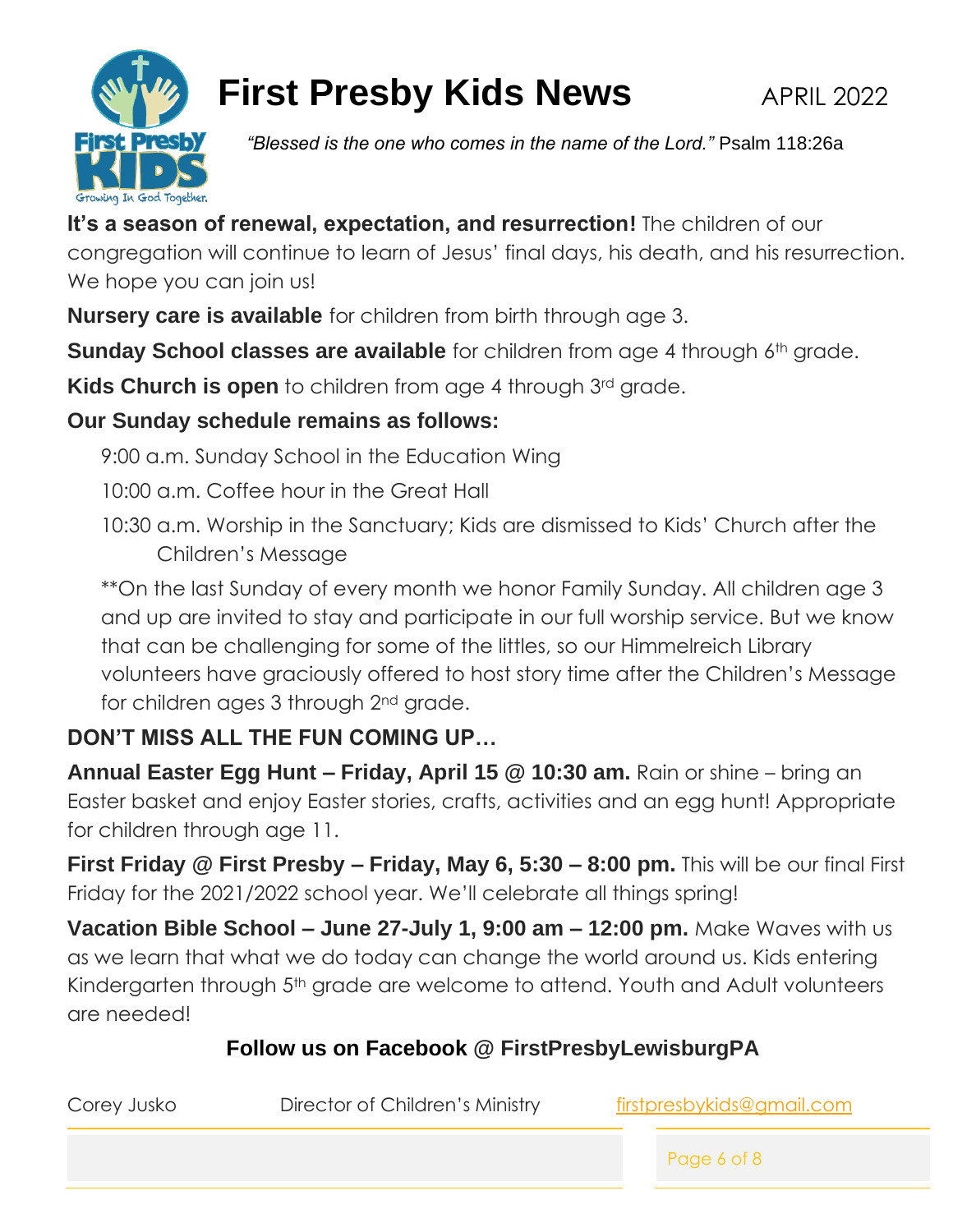### **2022 Youth Summer Mission Trip**

July 24 – 30 we head to Frederick, Maryland (2 ½ hours from Lewisburg, 1 hour west of Baltimore) to serve again with Group Missions. We have seats reserved for 12 youth (ages 14 – high school graduate) and 3 adults. You can find more information about Group Mission workcamps, and watch videos from previous summers at <https://groupmissiontrips.com/>

During the week we will assist low-income, elderly and disabled homeowners with improvement projects that often include indoor and outdoor painting, roofing, and ramp and stair building. No prior construction experience is needed – we'll teach you everything you need to know! We will also enjoy time for worship, fellowship, and fun.

You can reserve your spot with a \$50 deposit (made out to FPC Lewisburg). The deadline for deposits is April 24th.

If you have any questions, please contact Pastor Ryan at [pastor@first-presby.org](mailto:pastor@first-presby.org) or (570) 524-4419.

#### **From the Himmelreich**

I love seeking for hidden treasure. The possibility of finding something new and exciting. I think of the Himmelreich as a treasure and I realize that for some at the church and certainly in the community, it has not yet been discovered.

Regularly I am met with a questioning expression when I share where I work. Persons have wandered in from the street and been pleasantly surprised by our library. Even if they've lived in Lewisburg for years, they didn't know we were here.

God has given us a special blessing through this great resource, It is also a beautiful architectural structure as BILL students discovered in their current class with Bill Brosbst.

I invite you to stop by to peruse our books, DvD's and CD's. If you just want a quiet place to rest and refuel, please stop in during library hours. We also offer Bible Study at 2 on Wednesdays during Lent, Prayer for our nation at 12 on Wednesdays, Moms in Prayer at 9 on Fridays and on fourth Sundays, Story Hour during the church hour for preschoolers and those in first and second grade.

Please come and see or see anew this wonderful treasure.

We welcome you: Monday: 11-2, Wednesday: 11-2, Thursday: 6-8 and Friday: 2-6. Blessings,

Barb Yorks, Head Librarian

Page 7 of 8